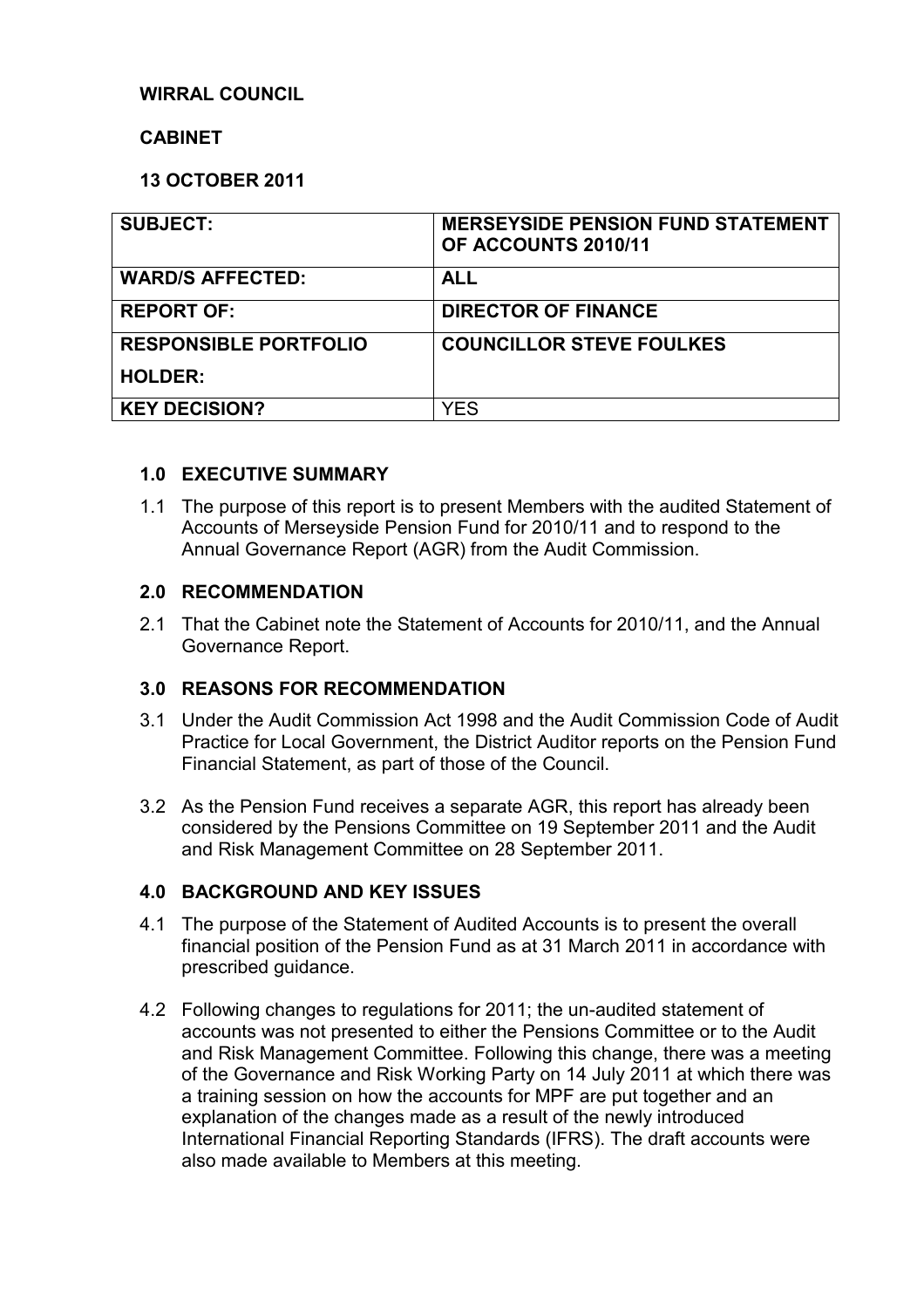4.3 The District Auditor has issued an unqualified opinion, and stated that the accounts present fairly the financial position of Merseyside Pension Fund as at 31 March 2011. The accounts as now shown will form the basis of the Annual Report for the year ended 31 March 2011.

# **OVERVIEW OF THE ACCOUNTS**

- 4.4 The accounts are attached as an appendix to this report. The key features are
	- The Fund has a value of £5.1bn at the account date of 31 March 2011 from £4.7bn at 31 March 2010.
	- The net cash-flow to the Fund from dealing with Members was down to £3m from £30m in the previous year due in part to the early retirement programme adopted by many employers.
	- The return on investments during the year was £407m following on from a rise of £1154m in the previous year.
	- It should also be noted that there has been significant volatility in asset values since the balance sheet date.
	- The introduction of IFRS requires a transitional net asset statement as at 1 April 2009 and this is included in the accounts.

# **AMENDMENTS MADE TO THE ACCOUNTS**

- 4.5 The key changes made to the accounts during the audit process in response to misstatements identified by the Audit Commission were.
	- (a) There was no transitional net asset statement for 1 April as required under International Financial Reporting Standards. This has now been added.
	- (b) There was a misanalysis of £139m investment in Amundi Global Emerging Markets and £134m investment in M&G Global Emerging Markets categorised as equity investments rather than pooled investments. This has been reversed in the amended accounts.
	- (c) There was an understatement of private equity due to valuations being late of £13.8m. Up to date valuations were obtained and the result was that the value of the fund increased by £13.8m and the 'Profit and losses on disposals of investments and changes in value of investments increased by £13.8m.
	- (d) There was an understatement of net assets caused by the omission of a position of 100,000 shares in L'Oreal Prime de Fidelité. This was amended resulting in an increase in the Fund Account of £728,000.
- 4.6 There were also changes made as a result of disclosure errors identified by the Audit Commission.
	- (a) Two disclosure notes have been added to disclose £0.5m incorrectly categorised as equities and the other derivative positions held at 31 March 2011.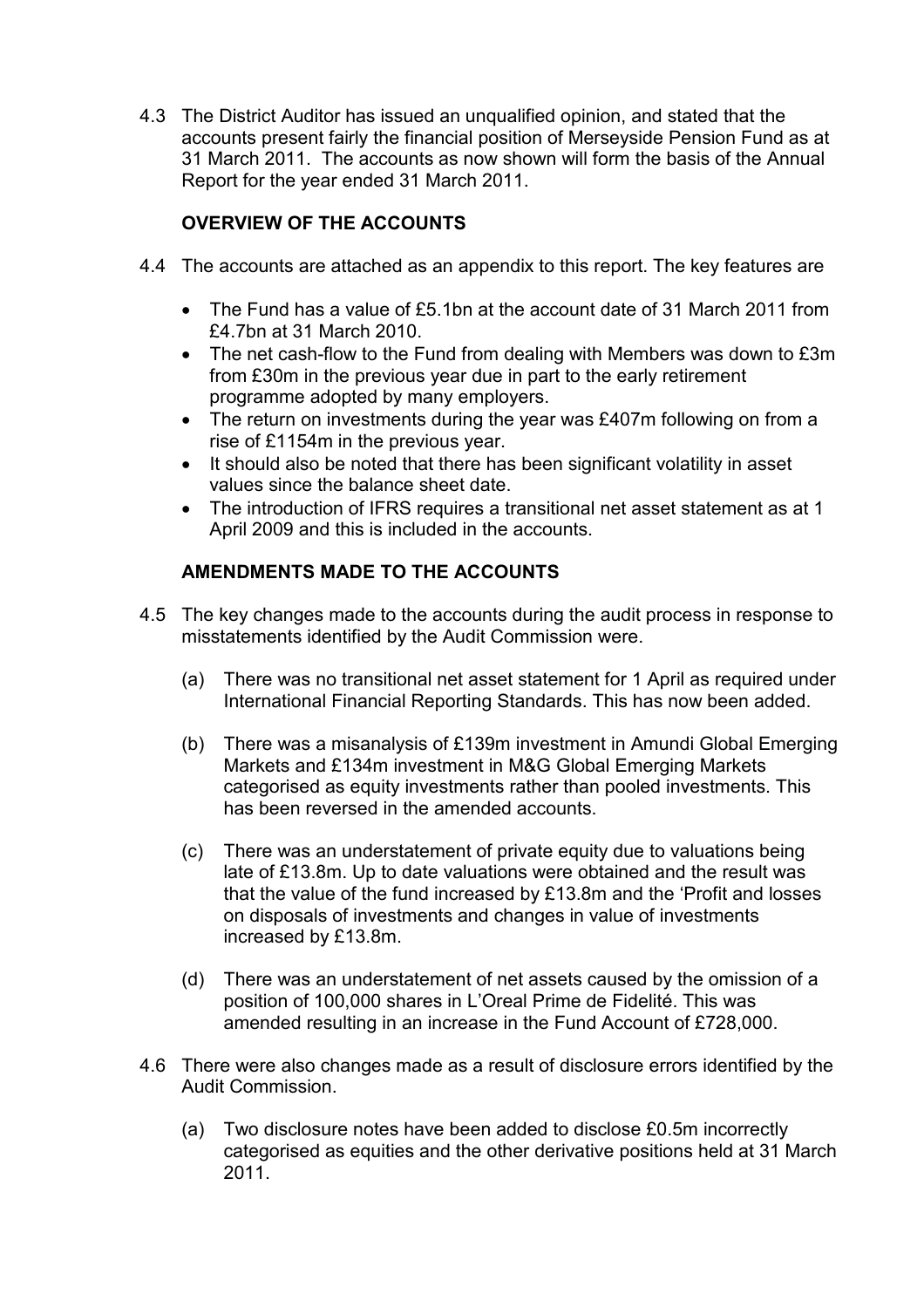- (b) The note on Contributions Receivable (3) was amended to include the fact that a proportion of the regular contributions from employers include an element of past service deficit.
- (c) Changes were made to a small number of typographic errors and miscastings.

### **FINDINGS AND ACTION PLAN**

4.7 The Audit Commission had only one matter to report on the quality of financial statements, as detailed below.

#### **Disclosure of pooled and internally managed investments**

The accounts initially disclosed internally managed investment balances in aggregate only. Pooled investment vehicles were also disclosed in aggregate only. Whilst this disclosure does comply with the SORP, in my opinion this does not give the reader of the accounts adequate information on the nature of these investments.

 Officers agreed with this observation with the caveat that the intention had been to comply with SORP requirements during the production of the first set of accounts produced under the new IFRS.

4.8 The Audit Commission has made two recommendations as detailed below.

**R1** Ensure that any changes to the investment ledger after it has been reconciled with the general ledger are also reflected in the accounts.

**R2** Review the latest available information on unquoted investments as part of a formal process considering potential adjusting post balance sheet events between the preparation and members' approval of the accounts.

4.9 Officers have agreed to both of these recommendations and have responded as detailed below.

**R1** A review of information flows is currently being undertaken. One outcome will be that a final review of reconciliation work be undertaken by the newly appointed Group Accountant.

 **R2** In future years, a formal request will be made to Capital Dynamics to provide an updated 31 March valuation in August.

#### **5.0 RELEVANT RISKS**

5.1 Not relevant for this report.

#### **6.0 OTHER OPTIONS CONSIDERED**

6.1 Not relevant for this report.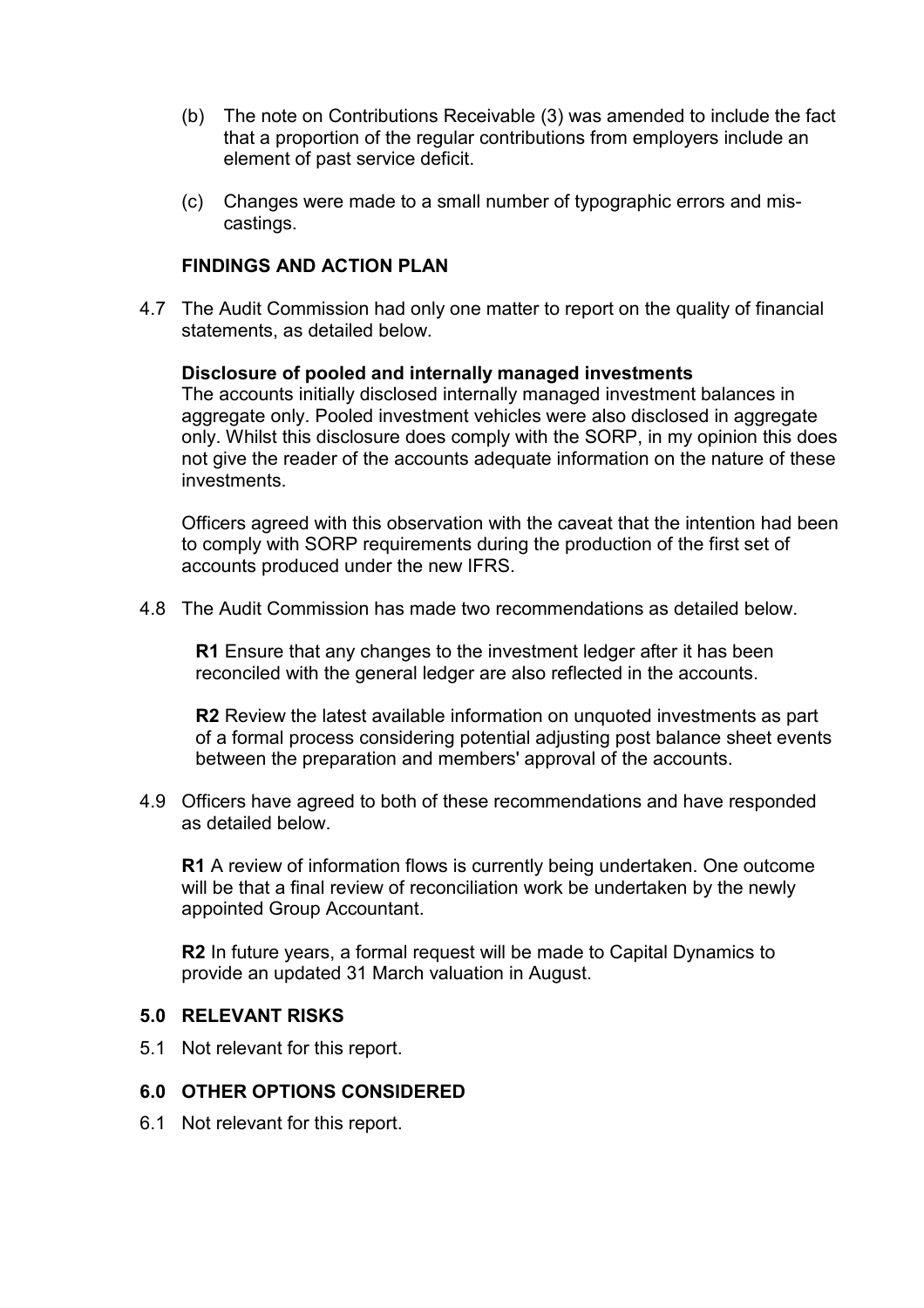# **7.0 CONSULTATION**

7.1 Not relevant for this report.

# **8.0 IMPLICATIONS FOR VOLUNTARY, COMMUNITY AND FAITH GROUPS**

8.1 There are no implications arising directly from this report

# **9.0 RESOURCE IMPLICATIONS: FINANCIAL; IT; STAFFING; AND ASSETS**

9.1 There are no implications arising directly from this report.

# **10.0 LEGAL IMPLICATIONS**

10.1 There are no implications arising directly from this report.

# **11.0 EQUALITIES IMPLICATIONS**

11.1 There are no implications arising directly from this report.

# **12.0 CARBON REDUCTION IMPLICATIONS**

12.1 There are no implications arising directly from this report.

# **13.0 PLANNING AND COMMUNITY SAFETY IMPLICATIONS**

13.1 There are no implications arising directly from this report.

**REPORT AUTHOR: Paddy Dowdall** Investment Manager telephone: (0151) 242 1310 email: paddydowdall@wirral.gov.uk

FNCE/228/11

# **APPENDICES**

The Statement of Accounts is attached as an appendix to this report.

#### **REFERENCE MATERIAL**

The Statement of Accounts plus relevant working papers and the AGR from the Audit Commission were used in the production of this report.